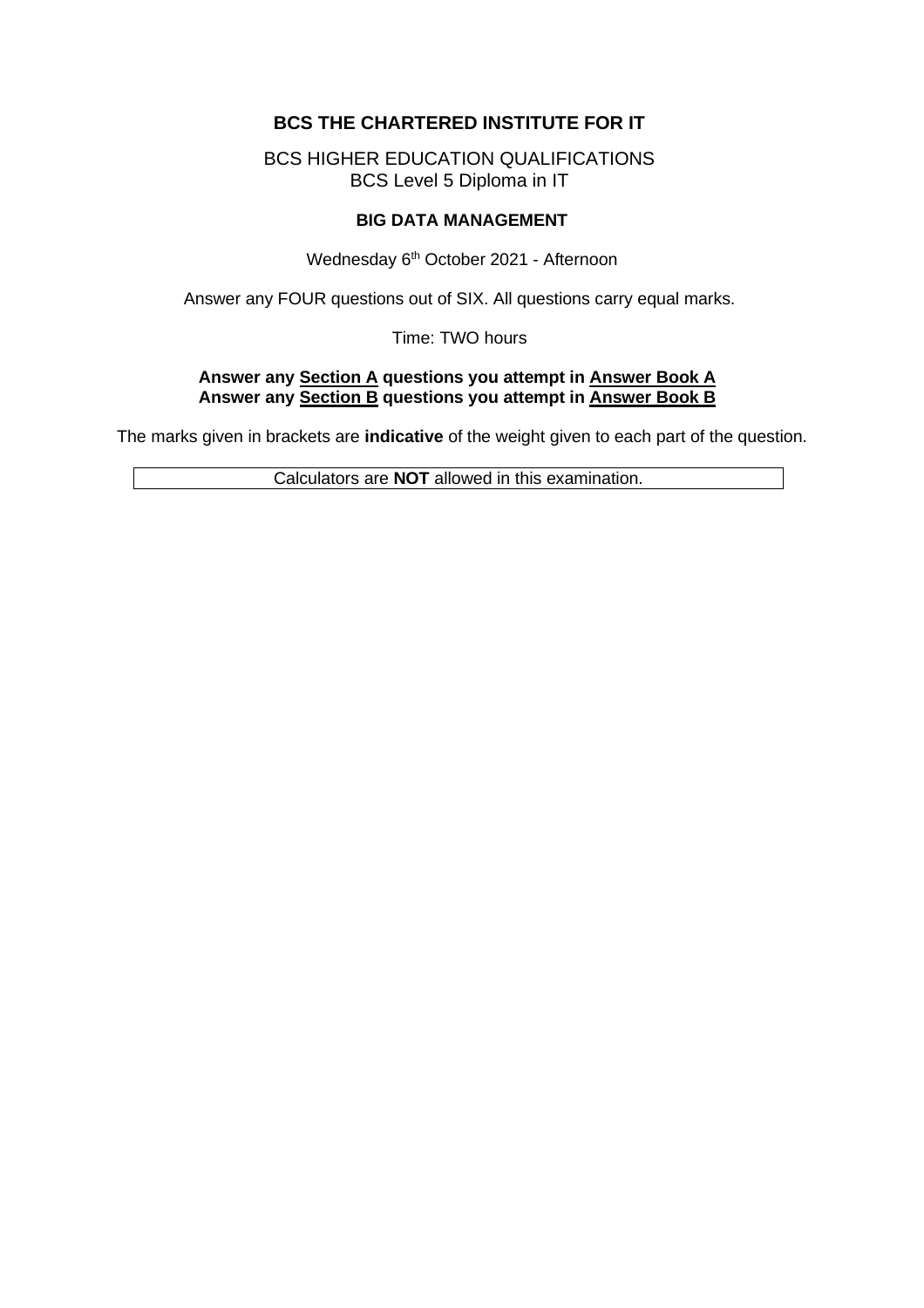### **Section A Answer Section A questions in Answer Book A**

| A <sub>1</sub> | a) | Explain why many organisations identify data storage as a challenge when<br>considering the adoption of Big Data management techniques.                                          |                                                                                                |             |  |
|----------------|----|----------------------------------------------------------------------------------------------------------------------------------------------------------------------------------|------------------------------------------------------------------------------------------------|-------------|--|
|                |    | b) Describe the stages involved in the following two Big Data processes:                                                                                                         |                                                                                                |             |  |
|                |    | i)                                                                                                                                                                               | Data acquisition and filtering;                                                                | (6 marks)   |  |
|                |    | ii)                                                                                                                                                                              | Data validation and cleansing.                                                                 |             |  |
| A <sub>2</sub> | C) | (6 marks)<br>Explain why security issues for Big Data infrastructure are often different<br>from the security issues of traditional enterprise data infrastructure.<br>(6 marks) |                                                                                                |             |  |
|                | a) |                                                                                                                                                                                  | Explain how a NoSQL key-value storage device stores key-value pair data.                       | (7 marks)   |  |
|                | b) | i)                                                                                                                                                                               | Give THREE examples of when the use of a key-value pair storage device is<br>appropriate.      | (4 marks)   |  |
|                |    | ii)                                                                                                                                                                              | Give THREE examples of when the use of a key-value pair storage device is<br>inappropriate.    | (4 marks)   |  |
|                | C) |                                                                                                                                                                                  | Briefly explain how a NoSQL document database stores document data.                            | $(5$ marks) |  |
|                | d) |                                                                                                                                                                                  | Describe THREE ways in which document storage devices differ from key-pair<br>storage devices. | $(5$ marks) |  |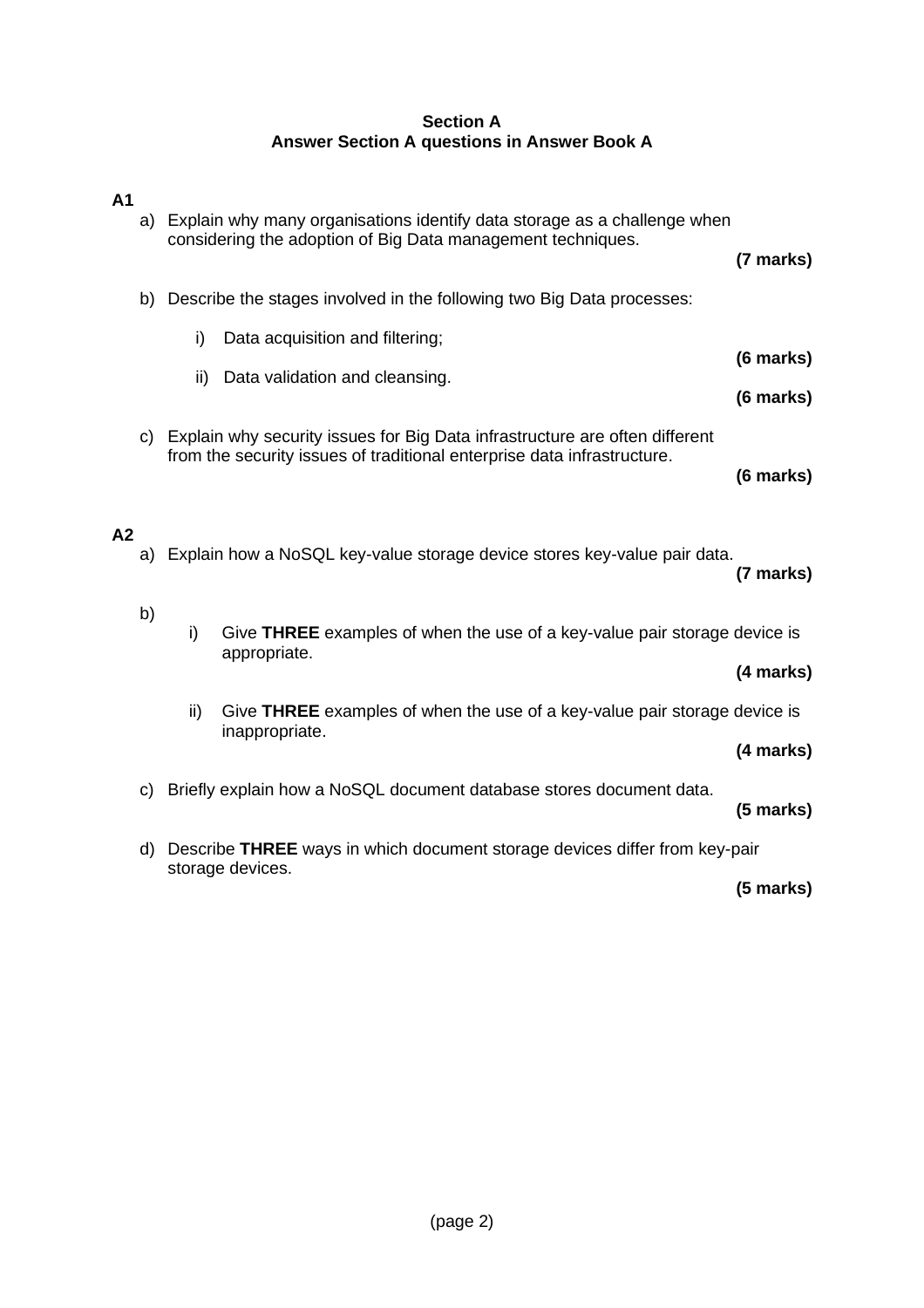- **A3**
	- a) Explain the basic principles and use of the following two types of statistical analysis commonly used to analyse Big Data:
		- i) Correlation;
		- ii) Regression.
- **(7 marks)**
- **(7 marks)**
- b) The cardat dataset below shows car name, fuel consumption (**mpg**), number of cylinders (**cyl**), displacement (**disp**), engine horsepower (**hp**) and time taken to travel a quarter of a mile (**qsec**).

Dataset cardat:

|                | mpa  | cyl | disp | hp  | qsec  |
|----------------|------|-----|------|-----|-------|
| Mazda RX4      | 21.0 | 6   | 160  | 110 | 16.46 |
| Mazda RX4 Waq  | 21.0 | 6   | 160  | 110 | 17.02 |
| Datsun 710     | 22.8 | 4   | 108  | 93  | 18.61 |
| Hornet 4 Drive | 21.4 | 6   | 258  | 110 | 19.44 |
| Hornet Sport   | 18.7 | 8   | 360  | 175 | 17.02 |
| Valiant        | 18.1 | 6   | 225  | 105 | 20.22 |

Using R core functions write R scripts to perform the following four statistical investigations:

i) The Spearman correlation between **hp** and **mpg**.

#### **(2 marks)**

ii) The Pearson correlation between **all** possible pairs of variables with the results rounded to three decimal places.

#### **(2 marks)**

iii) The correlation test which tests the alternative hypothesis that the correlation between the variable **qsec** and **hp** is significantly different from zero.

#### **(3 marks)**

iv) The multiple regression coefficients of a model with **mpg** as a response variable and **disp**, **hp**, and **qsec** as predictor variables.

**(4 marks)**

**[Turn Over]**